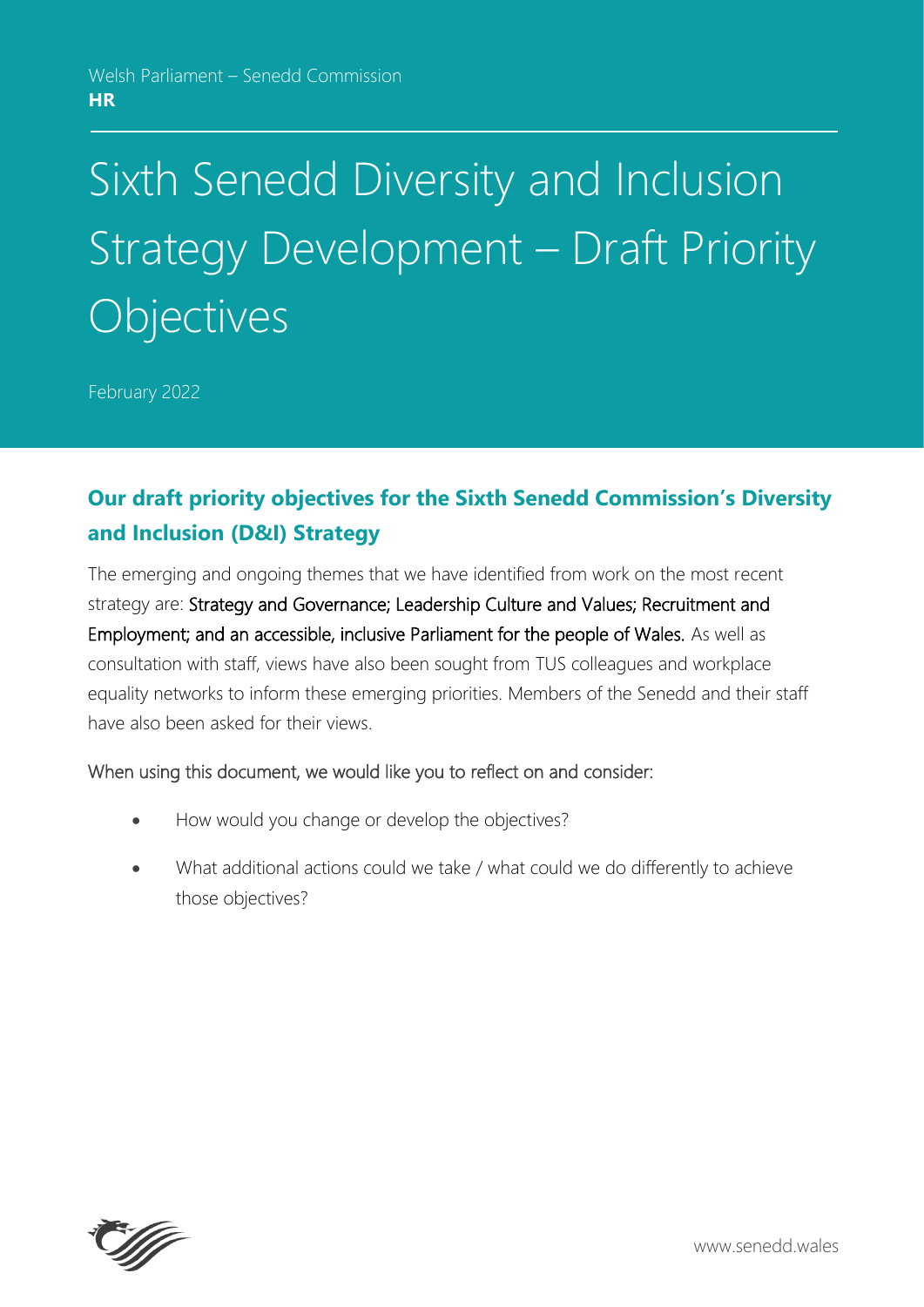## **Theme 1: Strategy and Governance**

Context: This theme considers the way the organisation prioritises D&I and builds it in to every aspect of the Senedd Commission's work.

| What we propose to do:     | Develop a new D&I strategy for Sixth Senedd that aligns with other<br>corporate strategies.                                                                                                                                                             |
|----------------------------|---------------------------------------------------------------------------------------------------------------------------------------------------------------------------------------------------------------------------------------------------------|
| How we might achieve this: | Align our D&I Strategy directly with Dignity and Respect<br>в<br>Policy, People Strategy, Resourcing Strategy, Corporate<br>Strategy, Communications and Engagement Strategy<br>and have an Annual Delivery Plan - with clarity on<br>accountabilities. |
|                            | Consolidate relevant actions from all recruitment,<br>٠<br>diversity and pay data monitoring activities and also<br>Ethnic Minority Staff Action Plan and activities linked to<br>Communications/Engagement Teams.                                      |

| What we propose to do:     | Create alignment with Workplace Equality Networks, Senior<br>Champions, TUS, Engage Network, D&I and Organisational<br>Development and Learning (OD&L) to oversee strategic direction.                                                                                                                                                        |
|----------------------------|-----------------------------------------------------------------------------------------------------------------------------------------------------------------------------------------------------------------------------------------------------------------------------------------------------------------------------------------------|
| How we might achieve this: | Establish a Diversity and Inclusion Board, including the<br>Commissioner, to provide joined-up strategic oversight<br>of D&I activities/priorities, relating to the networks, senior<br>champions and TUS, including policy design, awareness<br>raising and marking significant D&I related days,<br>culminating in an annual delivery plan. |

| What we propose to do:     | Work with strategic partners to add challenge to our work, reach out<br>to underrepresented groups and commission additional expert<br>advice where necessary.                                      |
|----------------------------|-----------------------------------------------------------------------------------------------------------------------------------------------------------------------------------------------------|
| How we might achieve this: | Work towards becoming a Disability Confident Leader<br>ш<br>(currently hold Disability Confident Employer status).<br>Engage with strategic partners to keep up to date with<br>٠<br>best practice. |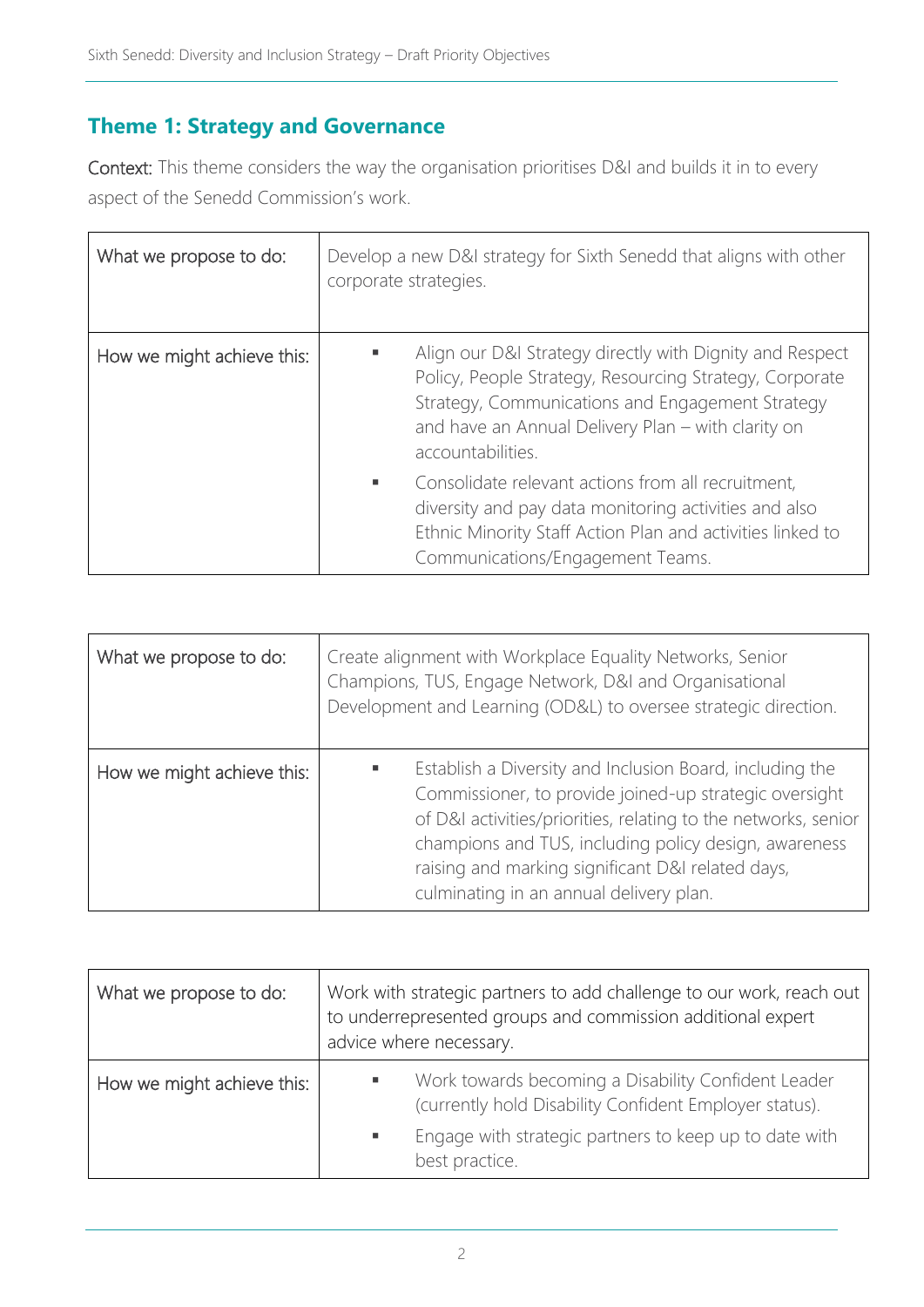| What we propose to do:     | Provide pan-organisational D&I coaching support and expert advice<br>on equality impact assessments, programme and project activities<br>including project requirements gathering and procurement activities. |
|----------------------------|---------------------------------------------------------------------------------------------------------------------------------------------------------------------------------------------------------------|
| How we might achieve this: | I Identify key strategic projects/activities and schedule for equality<br>impact assessments.                                                                                                                 |

| What we propose to do:     | Show progress in meeting the Commission's D&I objectives by<br>producing the Commission's Annual Diversity and Inclusion Progress<br>Report.   |
|----------------------------|------------------------------------------------------------------------------------------------------------------------------------------------|
| How we might achieve this: | Collate best practice from teams across the Commission<br>to highlight progress.<br>Analyse recruitment workforce and pay diversity data.<br>п |

| What we propose to do: | Develop an organisational diversity data monitoring<br>framework/plan.                                                                                        |
|------------------------|---------------------------------------------------------------------------------------------------------------------------------------------------------------|
|                        | How we might achieve this:   Streamline diversity data reporting and examine where<br>characteristics intersect and identify actions to address inequalities. |

| What we propose to do:     | Continue to take diversity and inclusion into account when buying<br>goods and services.                      |
|----------------------------|---------------------------------------------------------------------------------------------------------------|
| How we might achieve this: | Explore how we can monitor and encourage supplier<br>diversity.                                               |
|                            | Explore how we can further build D&I considerations into<br>ш<br>our processes for buying goods and services. |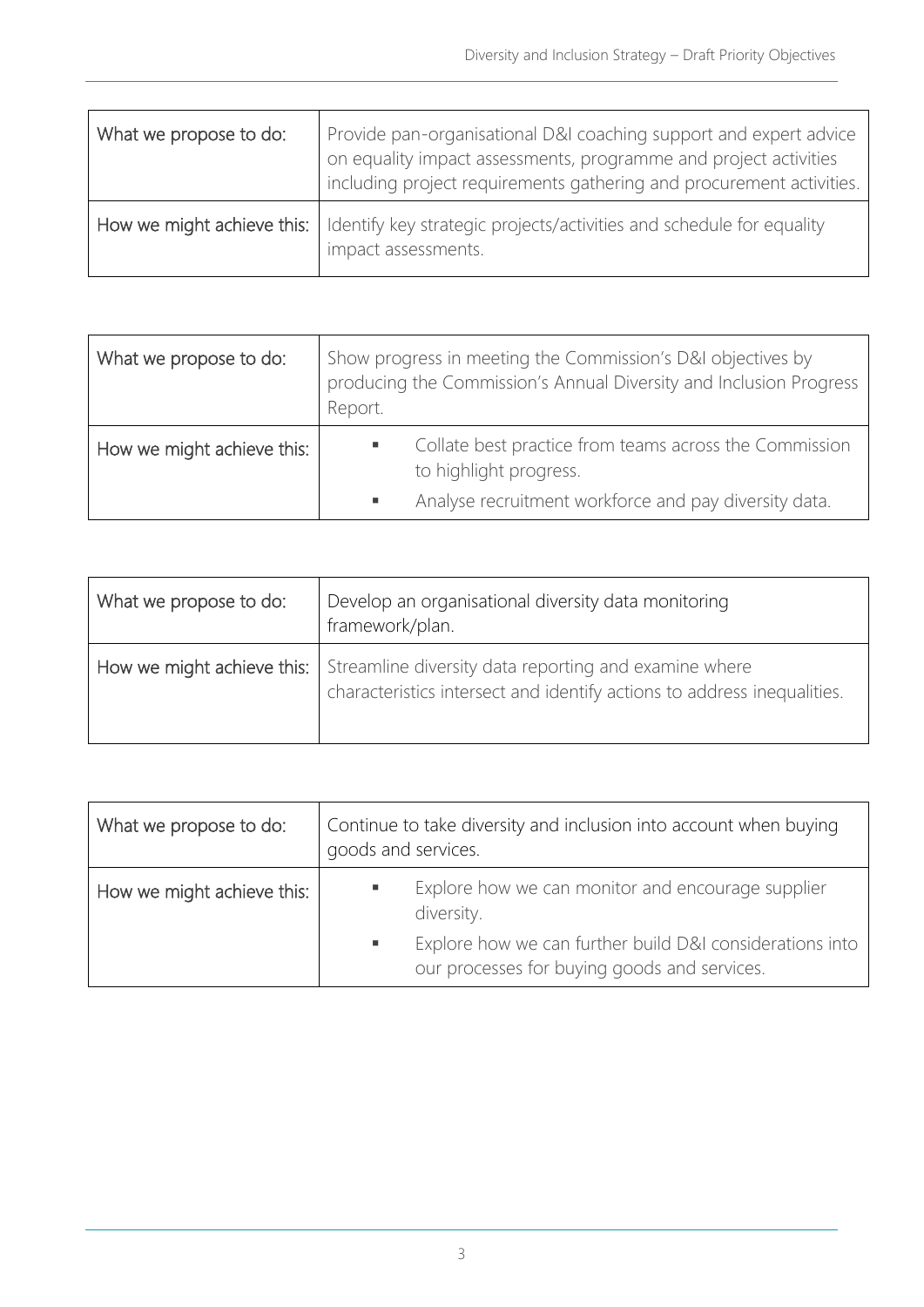## **Theme 2: Leadership, Culture and Values**

Context: All staff understand their role in advancing inclusion and nurturing an inclusive workplace and parliament.

| What we propose to do:     | Hold Senior leaders to account for advancing inclusion; ensure<br>senior leaders and managers understand how they can advocate for<br>inclusion.                                                                                                                             |
|----------------------------|------------------------------------------------------------------------------------------------------------------------------------------------------------------------------------------------------------------------------------------------------------------------------|
| How we might achieve this: | Develop senior champion role descriptions and include<br>champions in Diversity and Inclusion Board.                                                                                                                                                                         |
|                            | Each Director and Head of Service has a D&I<br>٠<br>performance management objective, this should extend<br>to all staff.                                                                                                                                                    |
|                            | D&I training for Senior leaders and managers that<br>٠<br>promotes an understanding of the barriers arising from<br>inequity and disadvantage and how they use this insight<br>to advocate for inclusion and address inequalities and<br>further inclusion in our workforce. |

| What we propose to do: | D&I induction and refresher training for Commission staff and<br>Members' Support Staff enhancing colleagues' understanding of<br>their responsibilities as line managers and colleagues. |
|------------------------|-------------------------------------------------------------------------------------------------------------------------------------------------------------------------------------------|
|                        | How we might achieve this:   Review current induction offering and develop more dynamic<br>content e.g. videos.                                                                           |

| What we propose to do: | Develop a new behavioural (competency) framework which takes<br>account of our organisational values, is inclusive and reflects the<br>needs of our organisation.   |
|------------------------|---------------------------------------------------------------------------------------------------------------------------------------------------------------------|
|                        | How we might achieve this:   Produce a short, simple but effective framework that is used for<br>recruitment and managing capability which is line with our values. |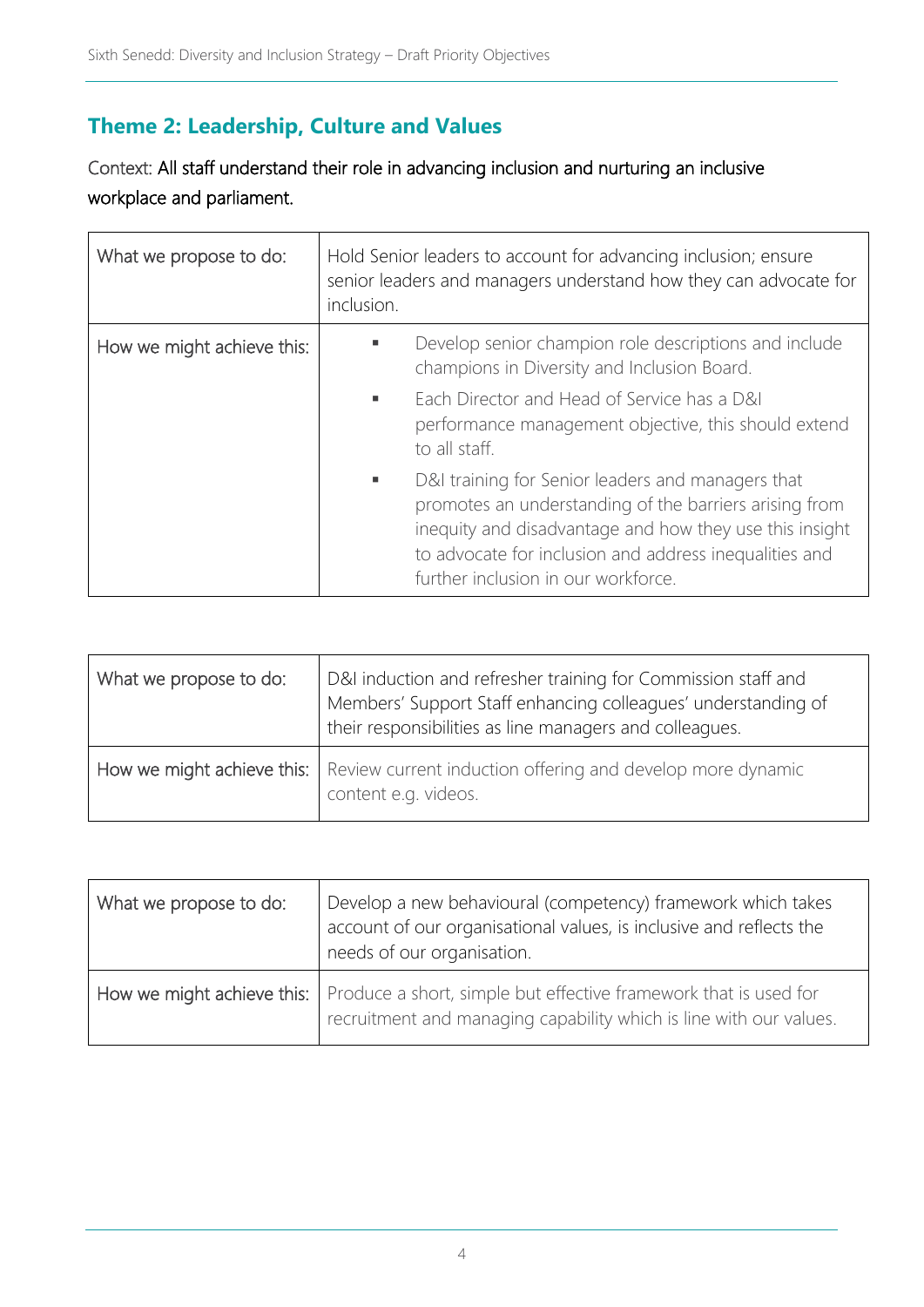| What we propose to do:     | Continue to support the development of our workplace equality<br>networks, chairs and champions.                                                                                                |
|----------------------------|-------------------------------------------------------------------------------------------------------------------------------------------------------------------------------------------------|
| How we might achieve this: | Develop an indicative work programme (as part of new<br>Diversity and Inclusion Board) that supports the delivery<br>of D&I objectives and agree guidance/governance<br>framework for networks. |
|                            | Develop senior champions' roles.<br>ш                                                                                                                                                           |
|                            | Produce network guidance that outlines the importance<br>ш<br>of networks and the Commission's commitment to<br>supporting staff participation.                                                 |
|                            | Develop the network coordinator role within the D&I<br>team.                                                                                                                                    |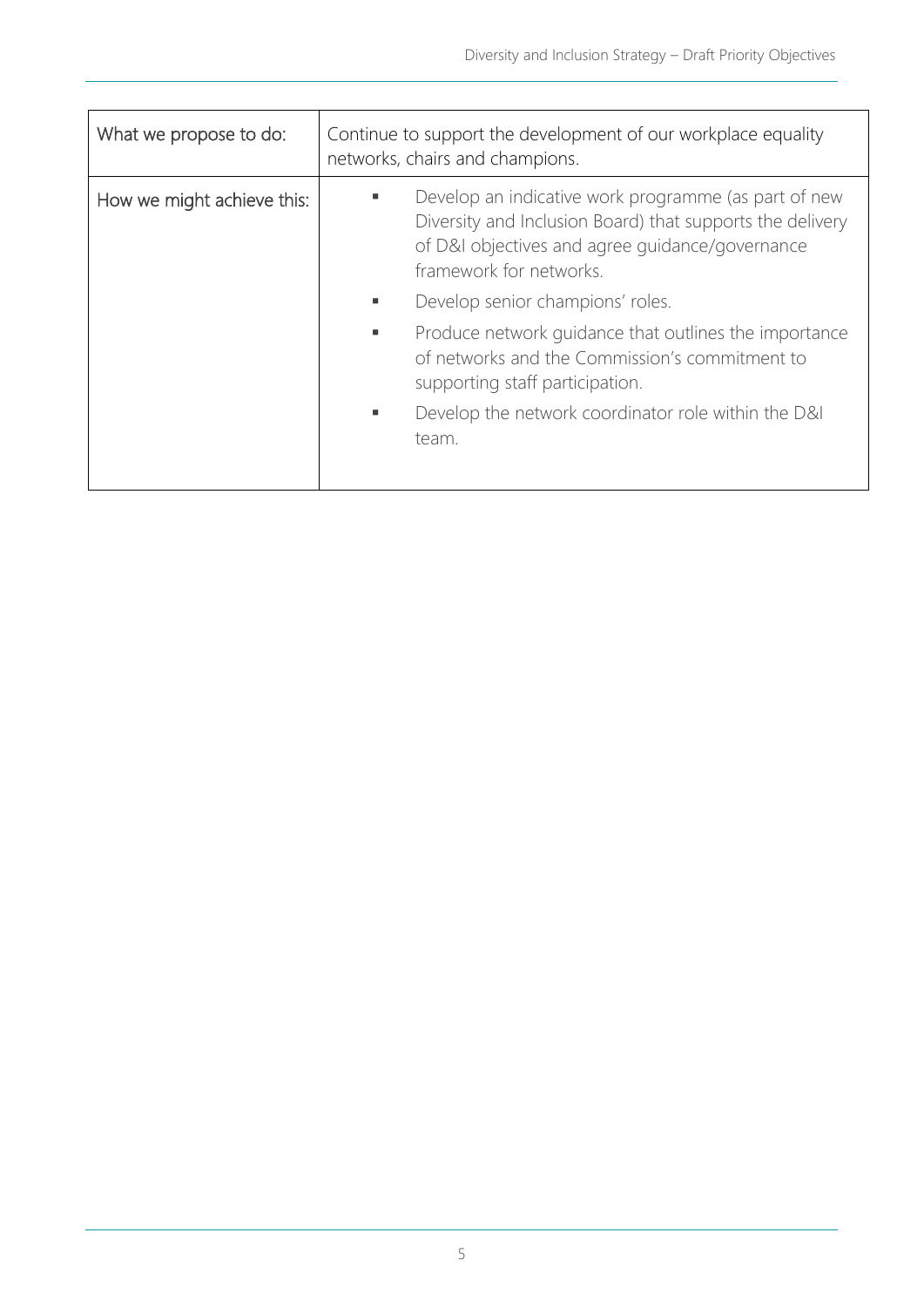#### **Theme 3: Recruitment and Employment**

Context: Developing and supporting our employees across the employee lifecycle; making sure the Senedd Commission is viewed by the widest range of prospective applicants to be an attractive employer offering a unique employee experience, working at the heart of democracy in Wales. Our workforce is representative at all levels and reflects the society that the Welsh Parliament serves. Our staff feel supported and developed.

| What we propose to do:     | Continue to monitor underrepresentation in our workforce and<br>identify strategies to support and develop our existing staff who are<br>underrepresented in our workforce. Use advertising strategies to<br>also reach a wider, external talent pipeline.   |
|----------------------------|--------------------------------------------------------------------------------------------------------------------------------------------------------------------------------------------------------------------------------------------------------------|
| How we might achieve this: | Continue to work with Executive Search partners to<br>diversify the talent pipeline for senior posts/Public and<br>Crown Appointments.                                                                                                                       |
|                            | Regularly surveying (Pulse and staff surveys) staff to<br>monitor and identify trends and make appropriate<br>interventions to support inclusion.                                                                                                            |
|                            | Recruitment Team to take an individualised approach to<br>advertising and outreach for all vacancies.                                                                                                                                                        |
|                            | Longer-term Resourcing Strategy to include supporting<br>the internal mobility of existing colleagues through<br>identifying career pathways and working with strategic<br>partners to reach wide range of communities external to<br>the Senedd Commission. |
|                            | Implement and learn from Ymlaen, our Ethnic Minority<br>Graduate Internship, as a different entry point into the<br>organisation (early talent initiative).                                                                                                  |

| What we propose to do:     | Examine where candidates with protected characteristics 'fall out' of<br>our recruitment process; in particular, review conversion rates from<br>application to interview for external campaigns for ethnic minority<br>applicants and disabled applicants (based on data insights). Use this<br>information to enhance processes and remove any potential<br>barriers. |  |
|----------------------------|-------------------------------------------------------------------------------------------------------------------------------------------------------------------------------------------------------------------------------------------------------------------------------------------------------------------------------------------------------------------------|--|
| How we might achieve this: | Regularly review recruitment data (for internal and<br>external candidates) and work with external partners to<br>identify best practice and adjust processes accordingly.                                                                                                                                                                                              |  |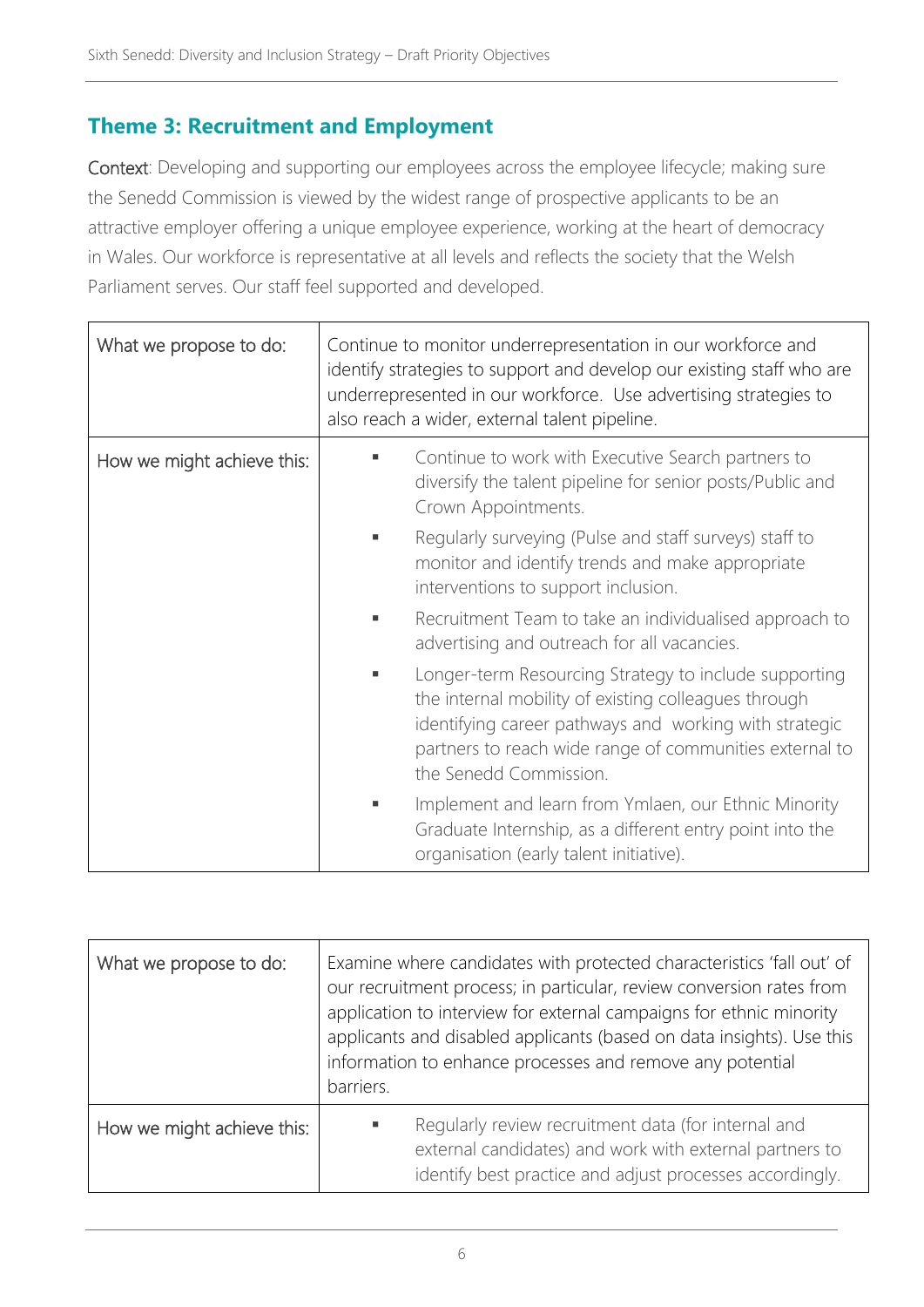| Work towards Department for Work and Pensions<br>Disability Confident Leader Status with support from<br>strategic partner. |
|-----------------------------------------------------------------------------------------------------------------------------|
| Work closely with our workplace equality networks to<br>identify improvements to processes from lived<br>experience.        |

| What we propose to do:     | Continue to operate agile, inclusive recruitment that is likely to be<br>virtual and takes account of our organisational values (post-Covid).                                                                                                                                                                                                         |
|----------------------------|-------------------------------------------------------------------------------------------------------------------------------------------------------------------------------------------------------------------------------------------------------------------------------------------------------------------------------------------------------|
| How we might achieve this: | The Recruitment Team will be upskilled on multi-channel<br>sourcing, sourcing passive candidates, developing<br>employer brand and sourcing/designing inclusive<br>assessments.                                                                                                                                                                       |
|                            | Develop Inclusive Recruiting Toolkit for Recruiting<br>Managers and regularly train recruiting managers                                                                                                                                                                                                                                               |
|                            | Review assessment design and pilot different approaches<br>for different jobs.                                                                                                                                                                                                                                                                        |
|                            | Draw up inclusive recruiting principles that supplement<br>our existing policy e.g. panel diversity including rotation<br>and variety of hiring managers, wherever possible taking<br>account of gender, ethnicity, age, disability and LGBTQ+<br>diversity; designing inclusive job descriptions and<br>working with hiring managers to design jobs. |
|                            | Onboarding review underway to ensure inclusiveness in<br>virtual/hybrid working conditions.                                                                                                                                                                                                                                                           |

| What we propose to do:     | Continue to monitor and take action to reduce our gender and<br>ethnicity pay gaps.                                                                                |  |
|----------------------------|--------------------------------------------------------------------------------------------------------------------------------------------------------------------|--|
| How we might achieve this: | Continue to look at recruiting inclusively and developing<br>٠<br>the existing, diverse range of talent in our workforce.<br>Undertake regular, equal pay reviews. |  |

| What we propose to do: | Monitor socio-economic disadvantage of applicants and our<br>workforce to gain insights that might inform decision-making and<br>service design. |
|------------------------|--------------------------------------------------------------------------------------------------------------------------------------------------|
|------------------------|--------------------------------------------------------------------------------------------------------------------------------------------------|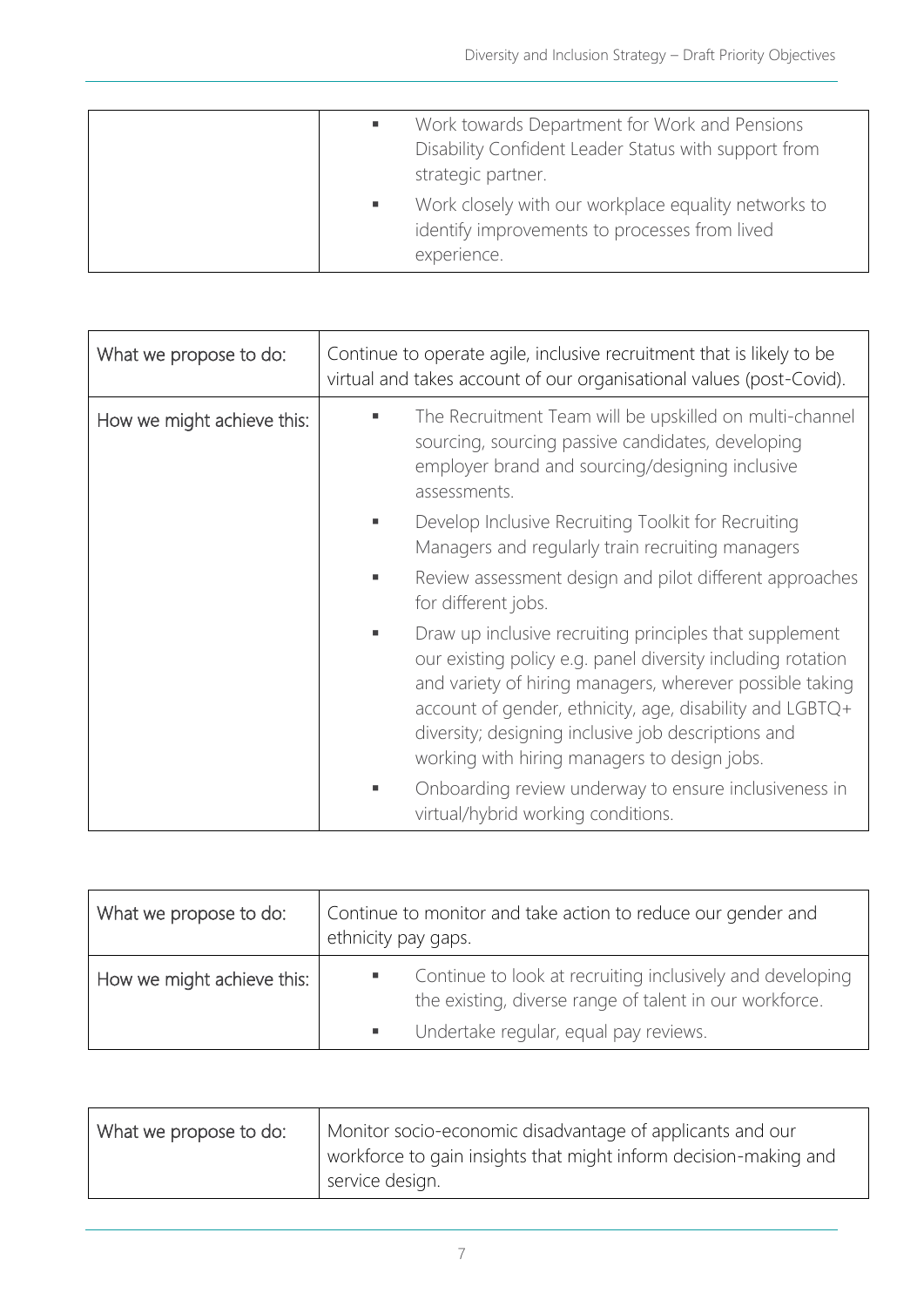| How we might achieve this: | Add socio-economic monitoring questions to our<br>recruitment monitoring forms, our HR system and staff<br>surveys. |
|----------------------------|---------------------------------------------------------------------------------------------------------------------|
|                            | Gather insight from intersectional data and act<br>accordingly e.g. advertising, attraction.                        |

| What we propose to do: | Gather candidate and hiring manager feedback to help improve our<br>processes. |  |
|------------------------|--------------------------------------------------------------------------------|--|
|                        | How we might achieve this:   Continuously gather feedback and act accordingly. |  |

| What we propose to do:     | Re-imagine our approach to talent management (development and<br>progression) and enable staff to have greater internal mobility and<br>development opportunities. |  |
|----------------------------|--------------------------------------------------------------------------------------------------------------------------------------------------------------------|--|
| How we might achieve this: | Support line managers to consider releasing staff on<br>secondment (acknowledging lack of vertical progression<br>opportunities).                                  |  |
|                            | Offer career coaching and individualised approach to<br>л<br>people within networks and wider workforce who present<br>an interest in career development.          |  |

| What we propose to do:     | Link up our employer brand with Communications, Engagement<br>and Outreach activities.                                  |
|----------------------------|-------------------------------------------------------------------------------------------------------------------------|
| How we might achieve this: | Head of D&I, Head of Communication and Head of Engagement to<br>align Communications and Engagement and D&I strategies. |

| What we propose to do: | Support a drive in diversity and inclusion through attraction and<br>recruitment for Public/Crown Appointments (for which we manage<br>campaigns and appointments). |
|------------------------|---------------------------------------------------------------------------------------------------------------------------------------------------------------------|
|------------------------|---------------------------------------------------------------------------------------------------------------------------------------------------------------------|